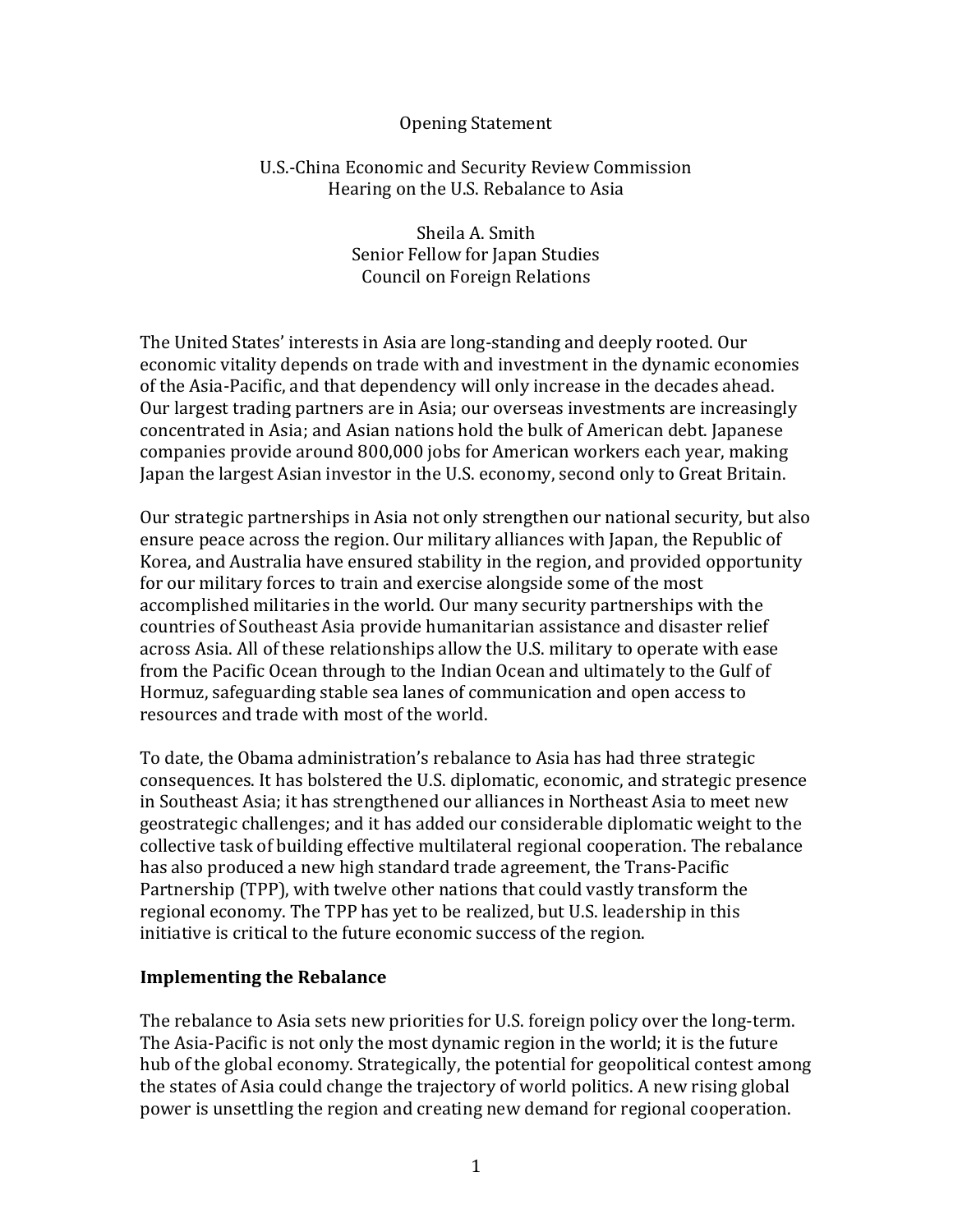The United States must continue to work with allies and partners to sustain the decades of peace that have underpinned Asia's economic success. Understood in this way, the rebalance is not the work of one president. It must be seen as a continuous effort, a work-in-progress, for American foreign policy makers.

Our priorities in Asia going forward are threefold. First, while our leadership in ensuring peace and stability across the Asia-Pacific cannot be underestimated, it is our own strategic interests that are at stake in Asia. We must maintain the ability to deter aggression, and some of our greatest strategic challenges are to be found in Asia. The proliferation of nuclear weapons by North Korea and the increasing capacity to deliver those weapons across continents pose a serious threat to our nation's security. The growing military capabilities of the People's Republic of China (PRC) are also of concern. China has long been a nuclear power, and it is now acquiring conventional military capabilities that may impede the U.S. military in the Pacific. Beijing's focus on asymmetrical weapons designed to inhibit our ability to meet our defense obligations to our allies cannot be ignored. New capabilities in space and cyber will also affect the global strategic balance.

The security challenges arising from Asia are offset by the strength of our alliances and partnerships with the many nations of the region. Our alliance with the Republic of Korea (ROK) ensures peace on the Korean Peninsula, and our forces organized together under the United Nations monitor the cease-fire agreement between North and South across the demilitarized zone. In addition, our strategic forces continue to deter Pyongyang from threatening Seoul, and alongside the ROK military, the ability of U.S. forces to maintain peace on the Korean Peninsula is more important than ever to regional stability.

Similarly in our alliance with Japan, our strategic forces and cooperation on ballistic missile defense (BMD) give Tokyo the confidence to eschew the nuclear option, even as its neighbors in North Korea and China seek to modernize their nuclear arsenals. Through generous Host Nation Support and the provision of indispensable bases and facilities, communities in Japan host nearly 53,000 members of our military.

Across Southeast Asia, the United States partners with many nations in providing regional security. Whether in recovery from natural disasters, such as the many earthquakes and storms that threaten millions across the Indo-Pacific each year, or in protecting open and free maritime commerce across the region's seas and oceans, the United States and the nations of Asia share a common interest in preserving the peace.

Second, the United States must remain economically competitive in this vibrant and growing region. China's transformation has been nothing short of miraculous, and just as Japan's economic rise a century ago transformed the regional balance of power, Beijing's newfound wealth and influence have been transforming Asia and the globe. The United States benefits greatly from an economically open Asia-Pacific. From the TPP to our bilateral trade pact with South Korea to our negotiations on a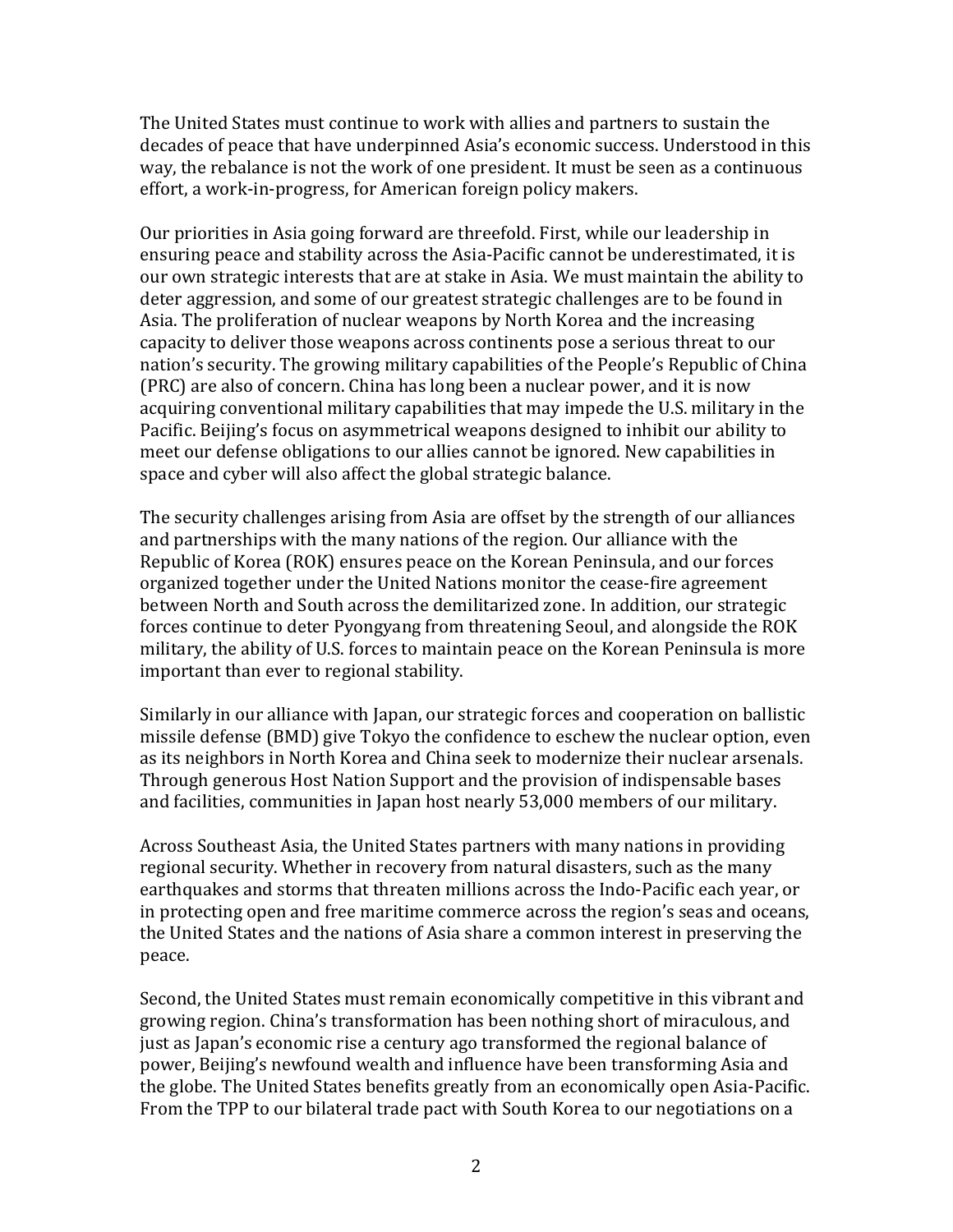Bilateral Investment Treaty with China, the United States is poised to take full advantage of this economic opportunity. As the rules of commerce continue to be rewritten in the twenty-first century, the United States must be at the forefront of crafting new global standards and practices that ensure free and fair trade. We do not need to participate in all regional economic institutions, but we should actively seek the opportunity to compete in the Asia-Pacific economy of the future.

Finally, the United States must also lead in the development of viable regional institutions for dispute resolution. Across Asia, territorial disputes have reemerged to challenge relations among states. Deeply provocative to the national identity of many in Asia, these territorial disputes run the risk of escalating into interstate conflict. Already Japan-China relations have suffered as have China's relations with many of its neighbors. The Association of Southeast Asian Nations (ASEAN) has sought to develop a code of conduct in the hope that the competing claims to the islands, reefs, and shoals in the seas of Asia will not lead to military conflict. As China's military capability grows so too does the anxiety over how that power will be used. Developing risk reduction mechanisms for the militaries of Asia as well as dispute resolution mechanisms to settle these claims will help mitigate the potential for war. It will also demonstrate that the lingering differences over past wars have been set aside and all nations of Asia are prepared to make a commitment to peace. The United States is the largest military power in Asia, and as the guarantor of the security of many Asian states, we must continue to lead this effort.

Several challenges lie ahead for the United States. First, the United States must modernize and maintain sufficient military capability to defend its interests in the Pacific, and this includes air and maritime forces as well as the capabilities of the new domains of space and cyber. Second, the United States must remain a leader in the promotion of a prosperous and equitable global economy. Finally, the United States must help design and build the institutions that can facilitate the peaceful resolution of conflict. Isolationism is no longer an option for the United States, and this is particularly true for the Asia-Pacific. If we are to remain competitive in the twenty-first century we must be able to compete effectively in the Asia-Pacific.

# **The U.S. Rebalance and Japan**

More than any of our partners, Tokyo has welcome our commitment to leadership in the Asia-Pacific. Three aspects of the rebalance are particularly important for the U.S.-Japan alliance: the reorganization of the U.S. military presence in Asia, the completion of the TPP, and U.S. efforts to mitigate tensions between Japan and the PRC.

The United States and Japan have been upgrading their military force posture since the mid-2000s in response to the changing security environment in Northeast Asia. Cooperation on BMD as well as the upgraded U.S.-Japan Defense Corporation Guidelines have produced better military coordination between U.S. and Japanese forces, and have enhanced the readiness of the alliance to cope with the emerging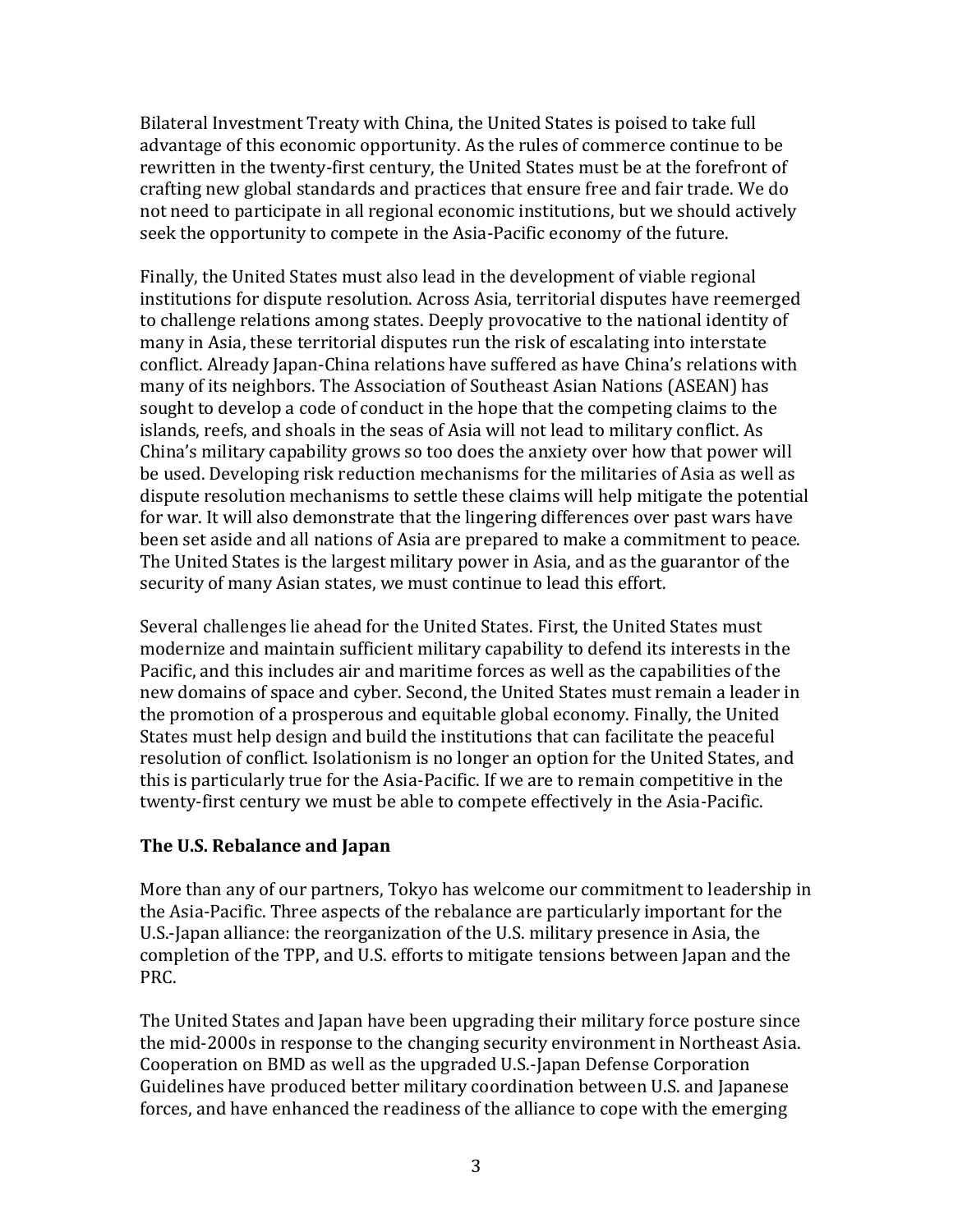threats from Pyongyang and potentially from Beijing. Japan's own defense reforms have enhanced their air and maritime capabilities especially in the intelligence, surveillance, and reconnaissance missions (ISR). Japan's priorities of BMD and island defense have also led to a deeper conversation in the alliance about crisis management protocols. The U.S. use of rotational deployments and dispersal of forces across the Asia-Pacific has also created opportunity for Japanese military cooperation with other partners in the Asia-Pacific, such as Australia, the Philippines, and India. In addition, U.S.-Japan strategic cooperation with Vietnam and other maritime nations is being considered.

The TPP may very well be the most important aspect of the rebalance for Japan. In deciding to join the TPP in February 2013, Japanese Prime Minister Shinzo Abe not only signaled a willingness to participate in the new trade agreement but also to become TPP's leading advocate. In contrast to previous bilateral trade talks, the United States and Japan were largely on the same page when it came to TPP rules. While market access was carefully negotiated across the twelve nations, Japan's participation ensured that if successful the TPP would represent somewhere on the order of 40% of the world's economic activity. In the months since the TPP agreement was concluded, the Abe Cabinet has continued to ensure support within Japan for ratification.

Finally, the U.S. rebalance to Asia promises a sustained and active American role in regional governance. As Chinese influence across the region increases, the U.S. commitment to a strong diplomatic and strategic presence in Asia continues to reassure Japan's strategic planners that its alliance with Washington will continue to be sufficient to meet Tokyo's defense needs. Nowhere was this more obvious than in the alliance response to the dispute between Tokyo and Beijing over the Senkaku Islands in the East China Sea. As President Barack Obama noted in April 2014, these islands under the administration of Japan are protected by Article 5 of the U.S. - Japan security treaty. The United States must ensure that there is no room for miscalculation in Beijing. Today both Chinese and Japanese Coast Guards patrol the territory long claimed by Japan. National sentiment in Japan has rallied around the sovereignty dispute, as has sentiment in China. Waters between Japan and China today are home to an increasingly large number of Japanese and Chinese naval vessels and aircraft that come in regular contact in and around the disputed islands. After several years of virtually no diplomatic activity, Prime Minister Abe met with President Xi Jinping to agree to create a risk reduction mechanism for their militaries across the East China Sea. Whereas the United States and China have concluded a military-military risk reduction agreement, Japan-China agreement has yet to be announced. We should continue to urge its conclusion.

#### **Recommendations for Congress**

The United States has long been a Pacific power, and our future is intimately linked to the partnerships we have built in Asia. From the devastation of World War II through the Cold War, the United States has played a decisive role in building a